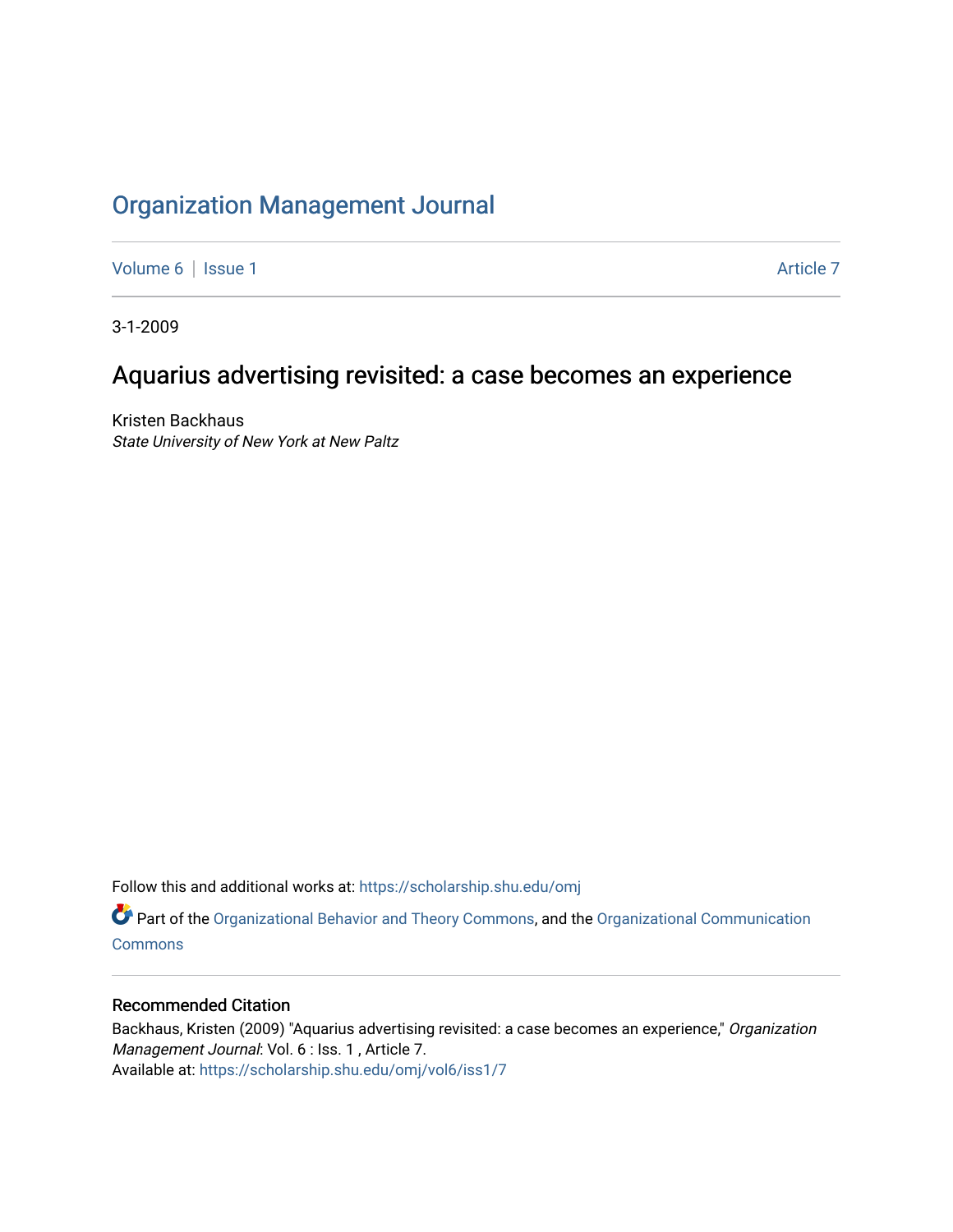# Aquarius advertising revisited: a case becomes an experience

# Kristin Backhaus

State University of New York at New Paltz, Saugerties, NY, USA

Correspondence: Kristin Backhaus, State University of New York at New Paltz, 12 Sawyer, Saugerties, NY 12477, USA. E-mail: backhauk@newpaltz.edu



Organization Management **Journal** 

#### Abstract

This experiential exercise is based on a traditional organization theory case related to structural contingency theory. The exercise provides a means by which students can play the role of advertising agency professionals and their clients. The objectives of the exercise are to demonstrate structural contingency theory; to illustrate the relationship between contextual factors in an organization's environment and its internal organization design; to demonstrate the effects of structural deficiency on communication and project completion in a creative organization; and to demonstrate the need for horizontal linkages for effective project completion. The exercise is appropriate for both undergraduate and graduate students.

Organization Management Journal (2009) 6, 39–46. doi:10.1057/omj.2009.4

Keywords: experiential exercise; organization theory; structural contingency theory; case study; organization design

#### Introduction

Organization design is a primary topic within the Organization Theory (OT) course (Paulson and Baker, 1993). The main emphasis within the topic of organization design is structural contingency theory. Structural contingency theory states that there is no single best way to structure an organization (Burns and Stalker, 1961). Rather, a firm's organization design choices are based on a number of contingencies, including firm size, technology, environment, strategy and culture (Miller, 2007).

According to research conducted by Paulson and Baker (1993) OT courses that focus on organization structure and design are taught primarily through lecture, with occasional use of experiential exercises and cases. Although lecture is useful for introducing theory, experiential exercises become vital in conveying the real meaning of the theory. Experiential exercises allow students to engage in a multi-sensory learning style (Cantor, 1997) that can increase their overall ability to assimilate difficult subject matter. An experiential exercise that supports the concepts explained in a complicated theory reinforces learning.

The case method is another useful means of conveying organization design concepts. Cases can be a valuable means of conveying real-life situations that embody the principles being taught (Jain, 2005). Students can enhance their analytical skills through case method instruction (Ghemawat, 1998). There are a variety of excellent organization design cases that allow students to apply structural contingency theory. These cases are useful because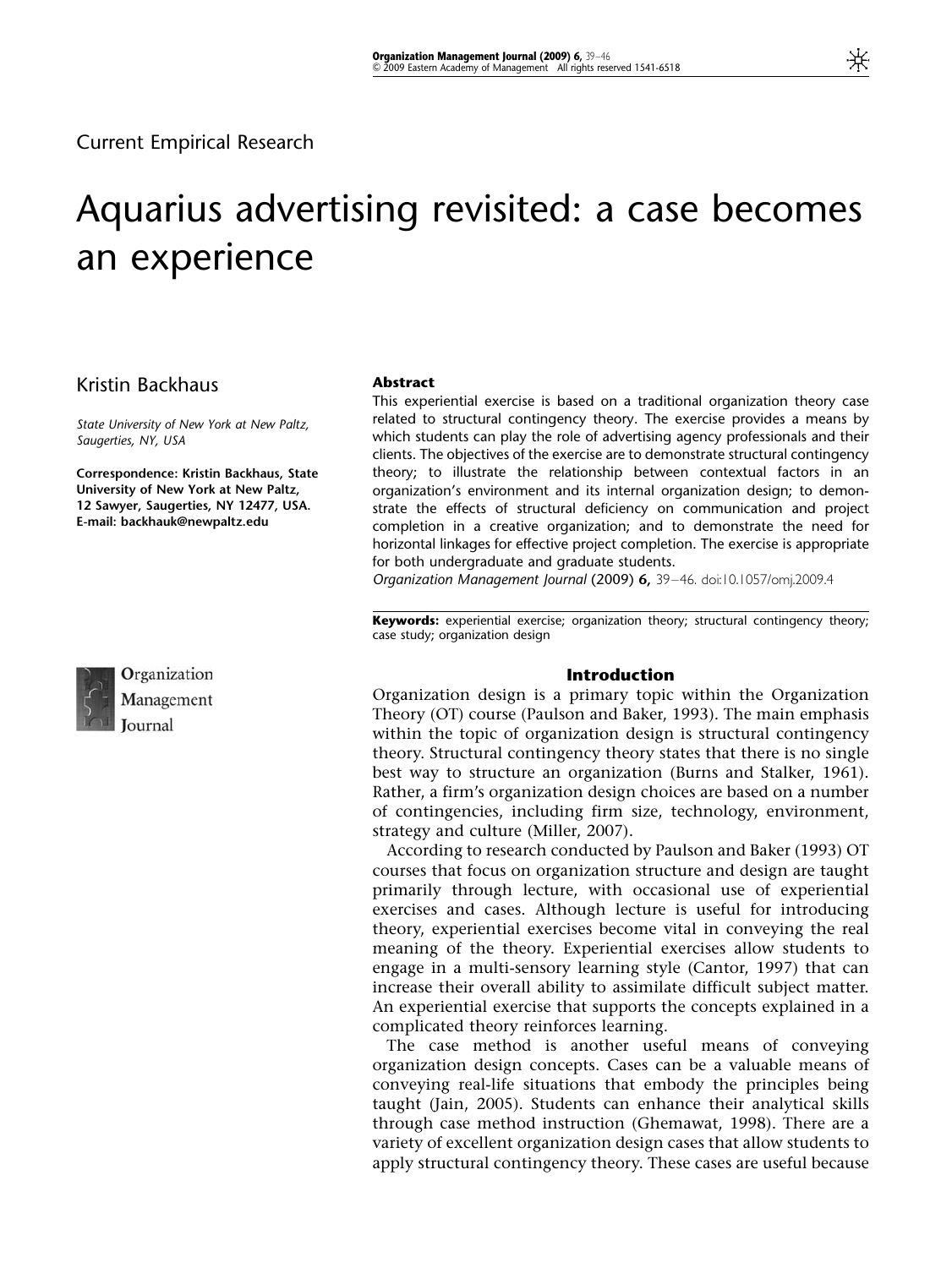many undergraduate students have little organizational experience, and have trouble understanding the real meaning of these contingencies, and why they matter to organizational design.

A well-known organization design case is ''Aquarius Advertising Agency,'' originally developed by Veiga and Yanouzas (1984) and included in Daft's (2008) textbook, Organization Theory and Design, 9th Edition. This short case illustrates the problems an organization faces when it has an inappropriate organization design, and provides an opportunity for students to suggest a more suitable organization design. Due to the brevity and simplicity of the case, it is uniquely well suited for adaptation to an experiential exercise. The exercise described here is an experiential adaptation of ''Aquarius Advertising Agency.'' The exercise was designed to complement the case and to provide students with an opportunity to experience and reflect on the issues of structural contingency theory. It is appropriate for undergraduate or graduate students studying organization design and structural contingency theory.

#### Objectives of the exercise

The objectives of the exercise are: to demonstrate structural contingency theory; to illustrate the relationship between contextual factors in an organization's environment and its internal organization design; to demonstrate the effects of structural deficiency on communication and project completion in a creative organization; to demonstrate the need for horizontal linkages for effective project completion. More broadly, the objective is to have students experience the frustration of working in an organization with an inappropriate structure.

#### Group size

The exercise is very adaptable in terms of group size, because the numbers of department members and the number of projects can be altered. I have conducted the exercise in a class of 50 students by running two separate groups. To run the exercise effectively, each group should be between 20 and 25 students, although this number is flexible.

#### **Materials**

No materials other than the case, paper and pencils/pens are necessary.

# Preparation before class

The exercise works well after students have been introduced to the concept of organization design and structural contingency theory. It is best if students have an understanding of functional, divisional, matrix and horizontal structures. They should also be familiar with horizontal linkages.

Prior to class, students must read the ''Aquarius Advertising Agency'' case.

The instructor divides the roles among the students, using the list of roles and department members in Appendix A. The instructor also photocopies the project assignments that are contained in Appendix C, or develops new project assignments. Project assignments would vary based on preferences of the instructor. The assignments in Appendix C were created to be simple and understandable for traditional undergraduate students. Instructors adapting the exercise for graduate students may wish to use more complex or sophisticated project assignments.

#### Conducting the exercise

- 1. Assign roles to students as indicated in the list in Appendix A. The number in parentheses indicates how many people should be assigned to the role or department. Students should be provided with a brief description of their role, or their department's task (provided in Appendix B).
- 2. If possible, have each department find a location in which to set up their operations. In our facility, students can disperse into the hallway and study alcoves surrounding the classroom. After finding a location, ask each department to return to the classroom and post their location on the blackboard in an ''Office Directory.'' This allows the leaders to find each department more quickly.
- 3. Ask the accounts manager and the three account executives to set up their ''offices'' in the classroom. The clients can remain in the classroom in their own area.
- 4. Provide the clients with their instructions and a written description of the project they want Aquarius to do for them (see Appendix C). Explain to the clients that although they will be assigned an account executive to oversee their account, it is their right to contact any of the specialists within the company at any time to see how the project is coming along, or to make changes in the project.
- 5. Instruct the clients to present their project needs to the accounts manager. They can either provide the written outline of the project to the accounts manager or orally describe their needs. It will be at the discretion of the clients to decide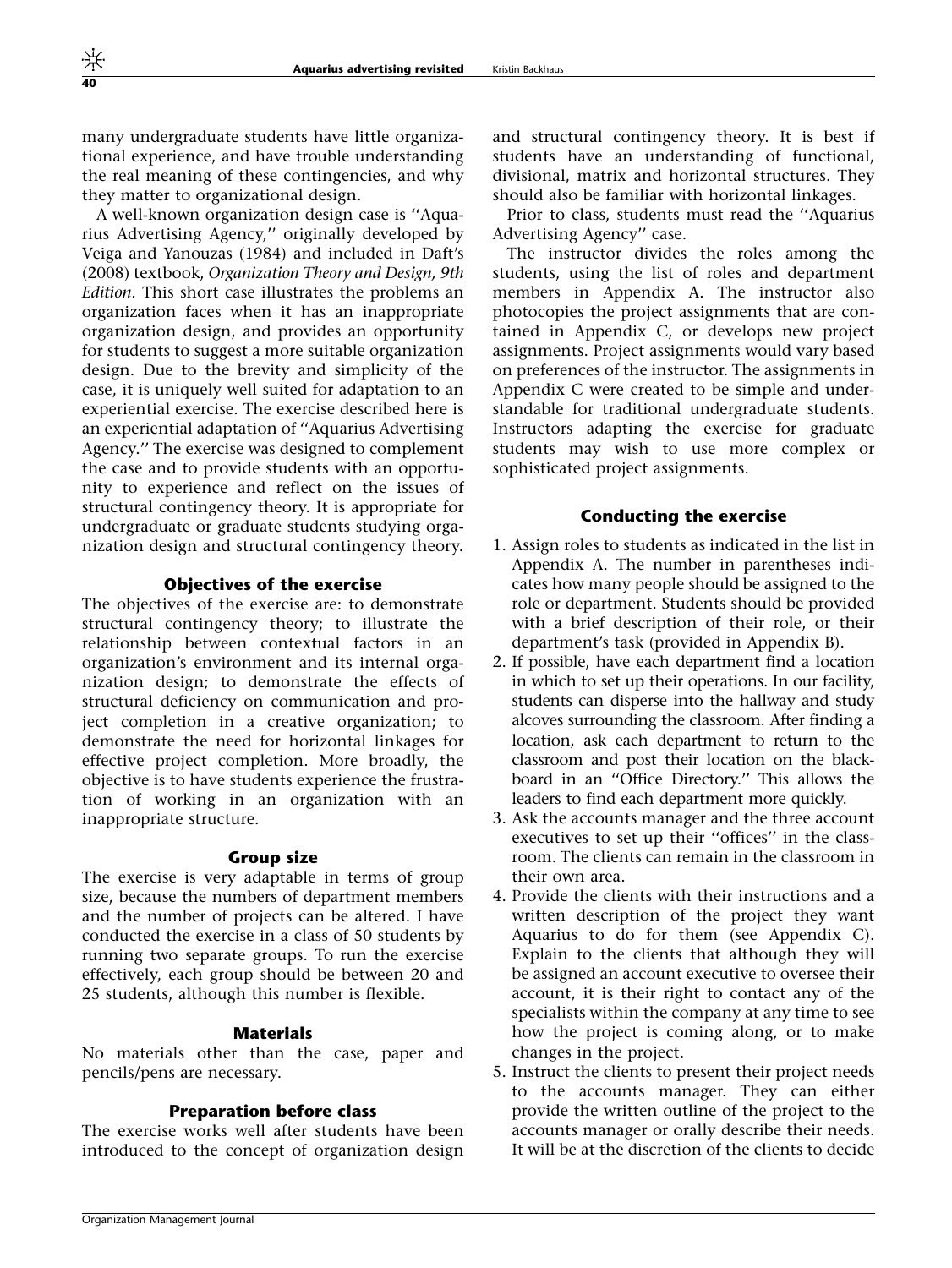how to convey their information to the accounts manager.

- 6. At this point, the exercise should begin to run on its own. The accounts manager should delegate projects to the account executives. The exercise comes to life when the accounts manager decides how to delegate the responsibility to the executives, and when these executives begin to determine how to delegate the work to the specialists in each of the departments.
- 7. Tell the accounts executive that the organization has about 30–40 min to complete their projects and reconvene to give 1 min presentations to the clients.
- 8. After allowing 30–40 min for completion of the projects, reconvene the class and have account executives give presentations of the completed work to the clients. Allow about 1 min for presentations. When presentations have been completed, it is time for debriefing.

#### Debrief

After the exercise is completed, discuss with students the following issues.

1. Clients, were your needs met?

Most often, the clients indicate that their needs were partially met. You may probe by asking clients about the aspects that were unfulfilled, or whether they felt that they were given a quality product.

2. Accounts manager, how did you assign tasks to the account executives? Why did you do it this way?

Much of the outcome of the exercise depends on the way in which the accounts manager delegates the work. He/ she may give a written account of the clients' needs to the executives, or may have clients meet directly with the executives. The accounts manager may feel responsible for overseeing the entire exercise, or may simply delegate it out and sit around and watch. It is helpful to draw out from the manager what he/she thought was important to do in order to oversee proper completion of client project needs.

3. Account executives, how did you assign tasks to the departments? Did you handle it in a top-down, centralized way, or did you discuss it with the specialists? Also, did you monitor their progress on the tasks? Did you get together with the client again? Did you encourage specialists to have interdepartmental meetings? Why or why not?

The account executives usually take their power very seriously and give very clear directives, essentially negating any creativity on the part of their specialists. They have read the case, so they know that things can get out of hand so they often try to control with an iron fist. It is helpful to get them to talk about what they were trying to accomplish and how they think their techniques affected the specialists and the outcomes. It is also fascinating to see whether they thought it would be helpful to have inter-departmental meetings. They tend to handle each department separately, which slows the processes very badly, often making it nearly impossible to complete the tasks in the assigned time.

4. Specialists, how did you approach your task? How did you interact with your account executive? Did you go to him/her for help or clarification? Did you meet with your client directly? How did that work out? Did it help or hinder your progress? How did it affect your creativity? Did you use any of the horizontal linkages that we have learned about (i.e. liaisons, meetings, task forces, committees, direct contact)?

How did the physical proximity of other departments affect your interaction with them? How do you think this relates to a real-life organization? Typically the specialists are frustrated and frenzied from trying to figure out how to complete their task with incomplete information. Sometimes they reach out to the other departments to collaborate on a task, but it is not uncommon for the art department, for example, to develop artwork with no ad copy, or for the TV/Radio Department to develop a radio ad without consulting the copywriters, even though they know those departments exist.

The farther they spread out around the building, the more difficulty they have in working collaboratively, but they rarely decide to pull together to meet in one common area.

5. Clients, did you go directly to the specialists? What did you do when you met with them? What effect did your visit have on their progress? Did your visits create further confusion? Specialists, how did client visits affect you? Account executives, did you know the clients were working directly with the specialists? Did it affect your perceptions of control over the process?

The clients can create a real distraction to the specialists and can effectively derail the entire process, just as the Aquarius case tries to illustrate. If the account executive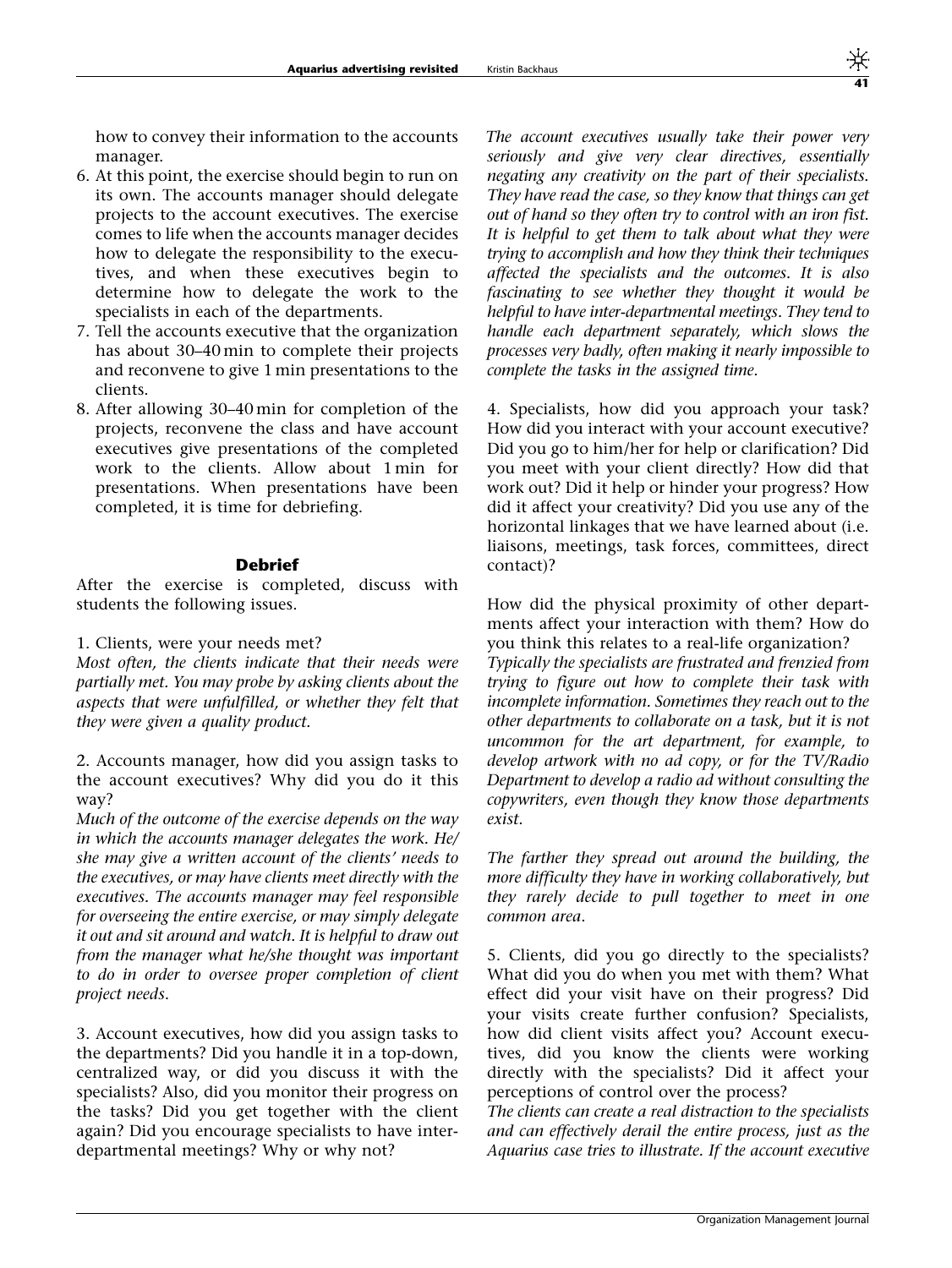is trying to maintain control over the process, the clients can create frustration for them, as well.

6. Overall, how did the departmentalization of the specialists affect the ability to collaborate? If work was delegated by the account executive in a sequential manner, how did that affect the timing of the exercise? If the account executive gave assignments to each separate department, how did that affect each specialist's ability to get a ''big picture'' view? Could economies of scale have been established by distributing the work differently? What would have been a better way to organize the workers to complete the tasks more quickly and creatively? How did the timing of the exercise affect your creativity? Did you have time to be creative?

All of these questions work to draw out the themes of Aquarius. Through a question and answer process covering these issues, students begin to see that a functional structure is ill-suited to a rapidly changing environment and creative tasks. They recognize that the bureaucratic structure of Aquarius inhibits the ability of employees to coordinate projects and share ideas. Through their experience and the discussion, students have a better understanding of the reasons why flatter, more horizontal structures foster creativity. Because creativity must be a core competency of Aquarius, students recognize that other structural configurations like teams, horizontal groupings, matrices, would be more effective.

#### Student feedback

This exercise has been tested in three sections of an undergraduate course in OT in a school of business located in a Northeastern public college. In an evaluation of the exercise, 89% of students either agreed or strongly agreed that the exercise improve their understanding of the structural contingency issue in Aquarius advertising. In open-ended comments about the exercise, students said that the exercise illustrated the importance of having the right structure for the task, helped them understand how frustrating it is to work within a system with structural deficiencies, how important organizational communication is, and what horizontal linkages are for. Students reflected an overall positive attitude toward the project and requested more activities of this nature.

#### Conclusion

Using multiple teaching methods is often helpful in conveying complicated theories to students. Structural contingency theory is challenging for students to comprehend, and the use of lecture, case and experiential exercise enhances their understanding and application of the theory. Adaptation of OT cases to experiential exercises offers a method of teaching unfamiliar students a variety of abstract theories. The process followed in this example may be adapted to other case studies, maximizing the value of the cases for student learning outcomes.

#### Reference

Veiga, J.F. & Yanouzas, J.N. (1979). Aquarius Advertising Agency. In J.F. Veiga and J.N. Yanouzas The dynamics of organization theory: Gaining a macro perspective. St. Paul: West Publishing, 225–231.

#### Appendix A

#### Aquarius advertising exercise roles

The numerals in parentheses are suggested numbers of students for each department or role.

Leadership roles:

Accounts manager (one) Account executives (three) Clients (three or more, depending on class size)

#### Department members:

TV/Radio Production Department (minimum of three) Copy Department (minimum of three)

Art Department (minimum of three) Newspapers/Magazine Production Department (minimum of three) Research Department (minimum of one) Media Department (minimum of one) Merchandising Department (minimum of two)

#### Appendix B

# Instructions for students

#### Client instructions

You have hired Aquarius Advertising Agency to prepare an advertising campaign for your organization. The project is provided on a separate page. Your task is to meet with the accounts manager to provide him/her with your project needs and to describe what you want from Aquarius. The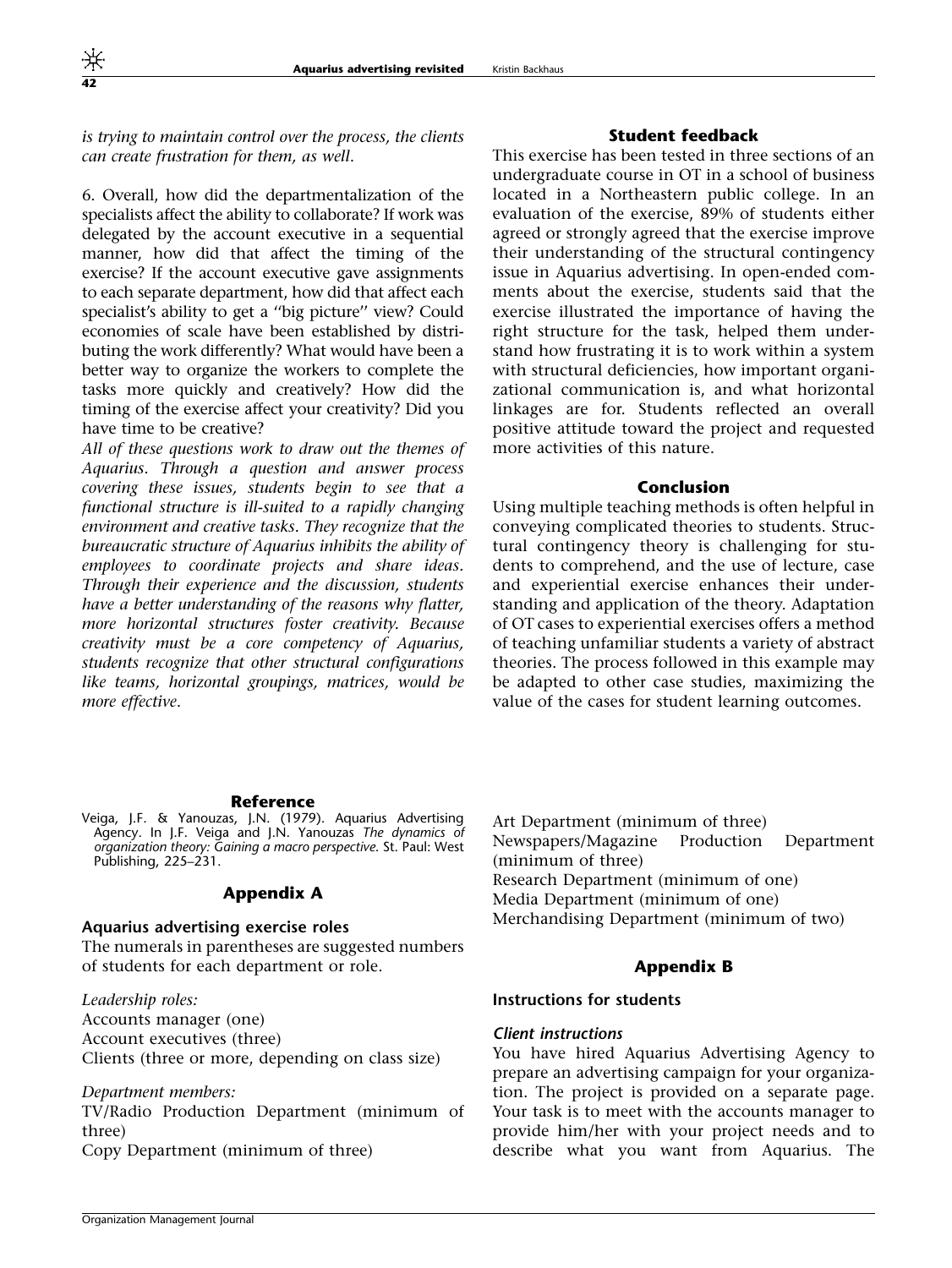accounts manager will assign an account executive to your case. You really should go through the account executive for any inquiries or project changes, but if you want, you can go ahead and work directly with the various specialists that may be working on your account. After all, you want your project to come out well, don't you?

#### Accounts manager instructions

You are the accounts manager for Aquarius. It is your job to assign projects to account executives and to monitor the progress of the projects. You have full authority to determine which executive should get a project, and you also have the responsibility to be sure that the projects are completed according to the clients' wishes within the allotted time.

#### Account executive instructions

You are an account executive for Aquarius. You report to the accounts manager, who will assign you the clients and accounts for which you are responsible. It is your job to delegate the work for each project to members of the Aquarius organization in any way that makes sense to you. You will notice that there are specialists with expertize in a variety of different areas, which will be helpful as you decide how to assign the projects.

# Department member instructions:

All department members will receive work assignments from accounts executives. Your specific role in the organization is as follow:

TV/Radio Production Department

Responsible for development of television and radio advertising. You plan the advertising campaigns according to client needs in conjunction with other specialist departments.

# Copy Department

You write ads for all of the various media, including newspaper, magazines, television, radio, billboards and Internet. You work in conjunction with the other specialist departments to complete ad campaigns.

# Art Department

You develop the art (images, pictures, etc.) for ad campaigns. You work in conjunction with the other specialist departments to complete ad campaigns.

Newspapers/Magazine Production Department

You work with magazines and newspapers and other specialist departments to develop ad campaigns.

# Research Department

You are responsible for conducting market research and work together with other specialist departments to develop ad campaigns.

Merchandising Department

You develop special promotions, produce catalogs, and work with merchandise vendors. You work together with other specialist departments to develop ad campaigns.

# Appendix C

# Project descriptions

# Ward's autobody

You own a large, local autobody repair shop. You are hiring Aquarius to do an advertising campaign for you. You need a new slogan included in the campaign and you would like to advertise in all major forms of media in your geographic area including radio, TV and newspaper. You also think that it might be cool to have some sort of giveaway to promote business; maybe a cute keychain or other gadget?

About 10 min after you have met with the account executive, you happen to think of a new idea. Please go see the TV/Radio/Internet specialists and let them know you want them to do a mock up of a new webpage.

# Consolidated savings bank

You are a local savings bank. You are hiring Aquarius to do an advertising campaign for your new Personal Teller Machine (PTM) service. This is a 24 h a day, 7 day a week live teller system. A real-life bank teller is available at the central branch, and through a remote technology system she/he can conduct regular bank teller services like check cashing, deposits with cash back, payments, etc. The technology involves a webcam and an ATMtype console. You want to publicize this new service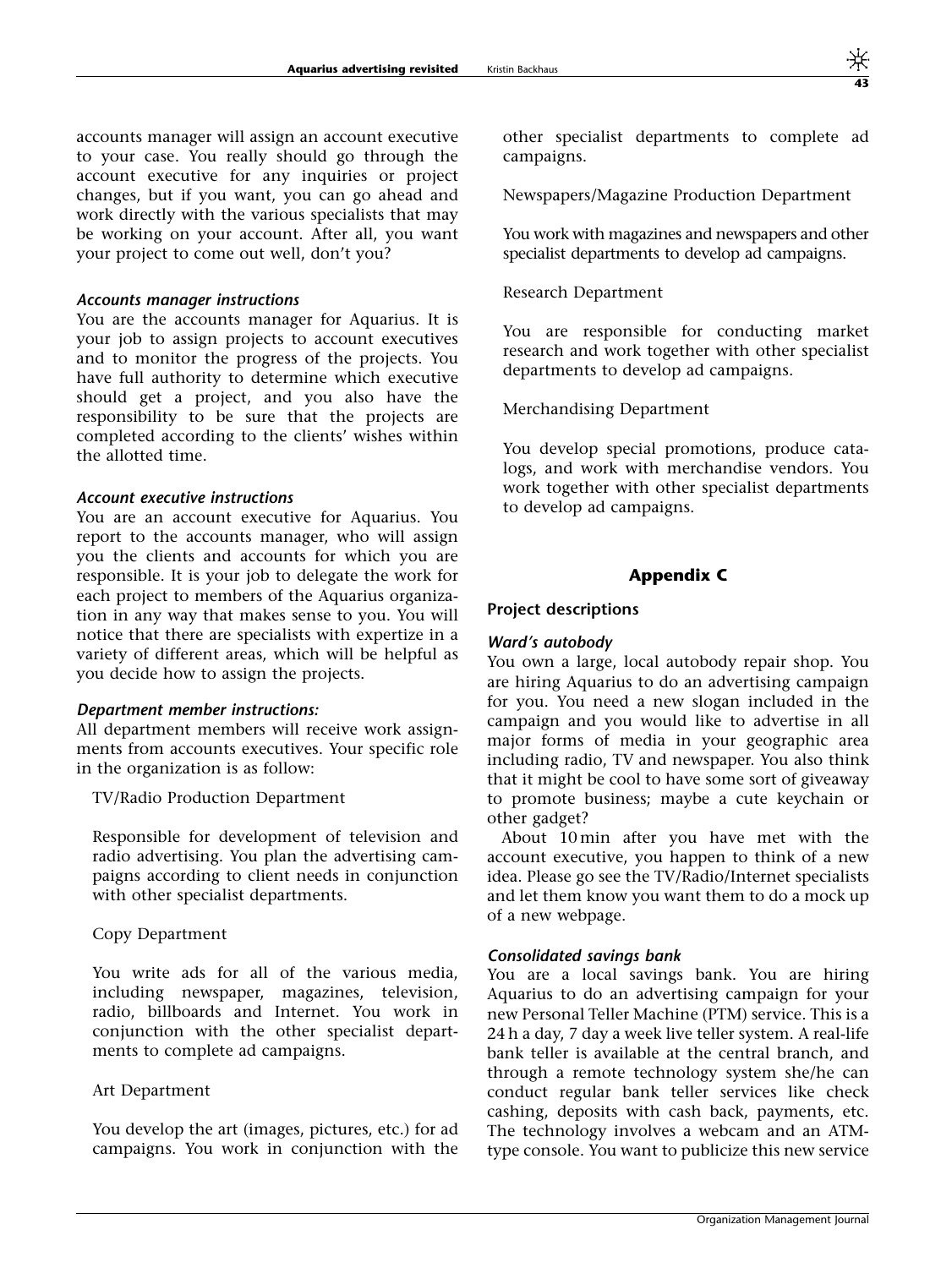through radio, TV and newspaper ads. You also want to have a special promotional campaign that offers some type of prize for using the new technology.

About 10 min after you have presented your needs to the account executive, you remember that you also wanted to have the Art Department design a cute logo for the PTM technology. You decide to talk to the Art Department specialist about it.

#### Overnight comfort motel

You run a small chain of modest roadside motels that are known for being simple but clean and cheap. An unfortunate event recently happened in which a few customers at your hotel found bedbugs in their beds. The customers' story was picked up by the national news programs. You have purchased new mattresses and had the rooms fumigated, but you now need to have a new advertising campaign that will counteract the bad press. You want to advertise in the newspapers, radio, Internet and television.

About 10 min after presenting your needs to the account executive, you are worried that the ad campaign will worsen your problem. You really want to talk to the specialists that are writing the ad copy for your campaign to see if it is ok. They'd better not be including anything about bedbugs in their campaign. You want everyone to forget they'd ever heard about it.

### Appendix D

Aquarius Advertising Agency – abridged version\* The Aquarius Advertising Agency is a middle-sized firm that offered two basic services to its clients: (1) customized plans for the content of an advertising campaign (e.g., slogans and layouts), and (2) complete plans for media (such as radio, TV, newspapers, billboards and Internet). Additional services included aid in marketing and distribution of products and marketing research to test advertising effectiveness.

Its activities were organized in a traditional manner. The organization chart is shown in Figure D1. Each department included similar functions.



Figure D1 Aquarius Advertising Agency organization chart.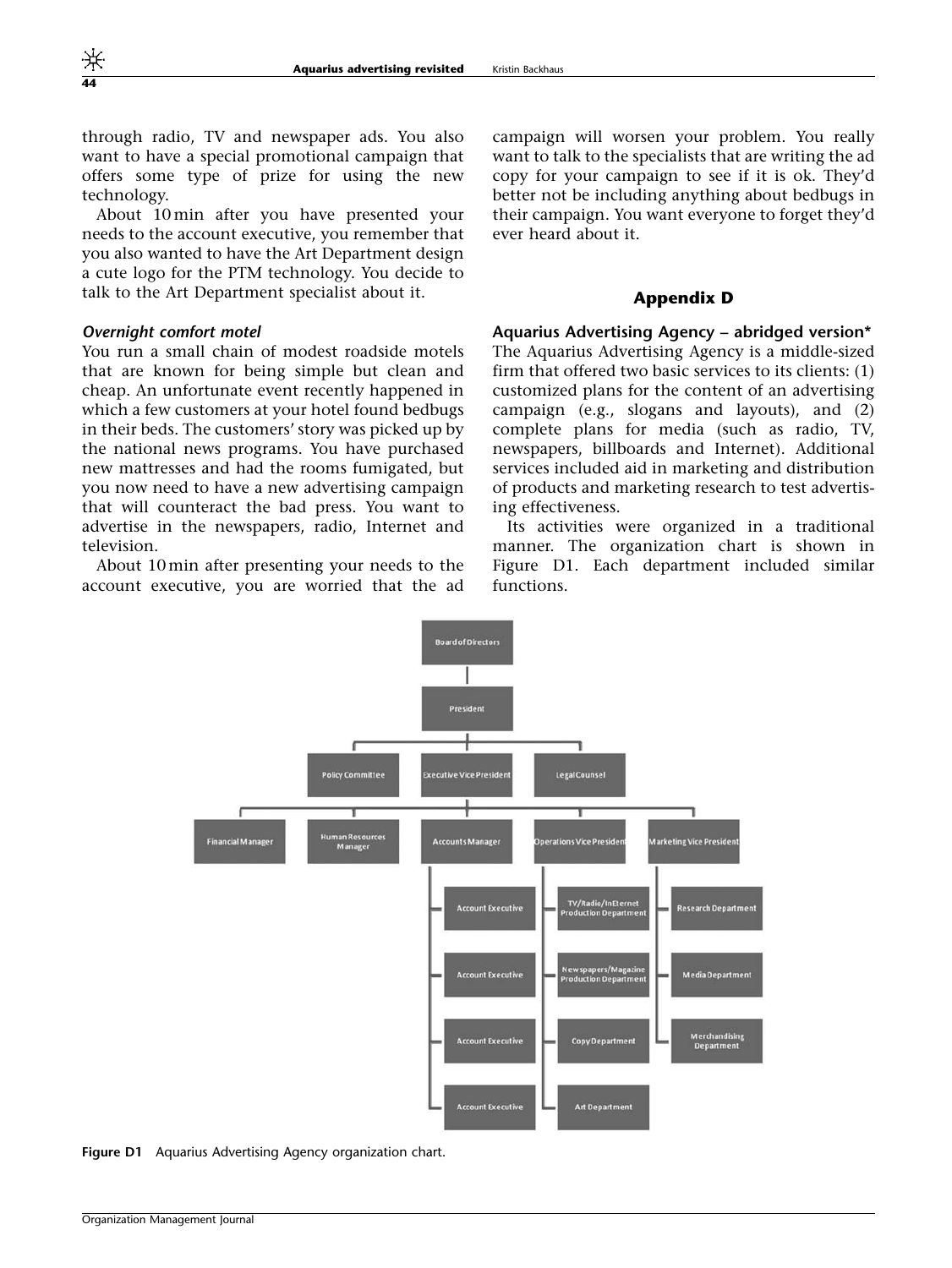| Table D1 Sociometric index of Aquarius personnel                      |         |                    | and clients           |                         |                                       |                     |                                         |                              |                        |                                 |
|-----------------------------------------------------------------------|---------|--------------------|-----------------------|-------------------------|---------------------------------------|---------------------|-----------------------------------------|------------------------------|------------------------|---------------------------------|
|                                                                       | Clients | manager<br>Account | executives<br>Account | specialists<br>TV/Radio | Newspaper/<br>Magazine<br>specialists | specialists<br>Copy | specialists<br>$\overline{\mathcal{H}}$ | Merchandising<br>specialists | specialists<br>Media   | specialists<br>Research         |
| Clients                                                               |         |                    |                       | z                       | z                                     |                     |                                         |                              |                        |                                 |
| Account manager                                                       |         |                    | ட                     | $\mathbb Z$             | z                                     | z                   | z                                       | z                            | z                      |                                 |
| Account executives                                                    |         |                    | $\times$              | $- \times$              | $\mathsf{L}\mathsf{L}$                |                     |                                         |                              |                        |                                 |
| TV/Radio specialists                                                  |         |                    |                       |                         | z                                     | $\cup$ 0 0          | $\mathsf{L}$ O                          | $-$ Z Z                      | ΨZ                     | $0Z + 00$                       |
|                                                                       |         |                    |                       |                         |                                       |                     | $\circ$                                 |                              | O                      |                                 |
| Newspaper/<br>Magazine                                                |         |                    |                       |                         |                                       |                     |                                         |                              |                        |                                 |
| specialists                                                           |         |                    |                       |                         |                                       |                     |                                         |                              |                        |                                 |
| Copy specialists                                                      |         |                    |                       |                         |                                       | ×                   | $z \times$                              | $\circ$                      | 0                      | 0                               |
| Art specialists<br>Merchandising                                      |         |                    |                       |                         |                                       |                     |                                         | $\circ$ $\times$             | $\circ$                | O                               |
|                                                                       |         |                    |                       |                         |                                       |                     |                                         |                              | $\mathsf{L}\mathsf{L}$ | $\mathrel{\sqcup\!\!\!\!\perp}$ |
| specialists                                                           |         |                    |                       |                         |                                       |                     |                                         |                              |                        |                                 |
| Media specialists                                                     |         |                    |                       |                         |                                       |                     |                                         |                              | ×                      | $- \times$                      |
| Research specialists                                                  |         |                    |                       |                         |                                       |                     |                                         |                              |                        |                                 |
| F=Frequent - daily; O=Occasional - once or twice per project; N=None. |         |                    |                       |                         |                                       |                     |                                         |                              |                        |                                 |

Each client account was coordinated by an account executive, who acted as a liaison between the client and the various specialists on the professional staff of the operations and marketing divisions. The frequency of direct communications and contacts among clients and Aquarius specialists, clients and account executives, and Aquarius specialists and account executives is indicated in Table D1. These sociometric data were gathered by a consultant who conducted a study of the patterns of formal and informal communication. Each intersecting cell of Aquarius personnel and the clients contains an index of

the direct contacts between them.

Although an account executive was designated to be the liaison between the client and specialists within the agency, communications frequently occurred directly between clients and specialists and bypassed the account executive. These direct contacts involved a wide range of interactions, such as meetings, telephone calls, e-mail messages, etc. A large number of direct communications occurred between agency specialists and their counterparts in the client organization. For example, an art specialist working as one member of a team on a particular client account would often be contacted directly by the client's in-house art specialist, and agency research personnel had direct communication with research people of the client firm. Also, some of the unstructured contacts often led to more formal meetings with clients in which agency personnel made presentations, interpreted and defended agency policy, and committed the agency to certain courses of action.

Both hierarchical and professional systems operated within the departments of the operations and marketing divisions. Each department was organized hierarchically with a director, an assistant director and several levels of authority. Professional communications were widespread and mainly concerned with sharing knowledge and techniques, technical evaluation of work and development of professional interests. Control in each department was exercised mainly through control of promotions and supervision of work done by subordinates. Many account executives, however, felt the need for more influence, and one commented:

Creativity and art. That's all I hear around here. It is hard as hell to effectively manage six or seven hotshots who claim they have to do their own thing. Each of them tries to sell his or her idea to the client, and most